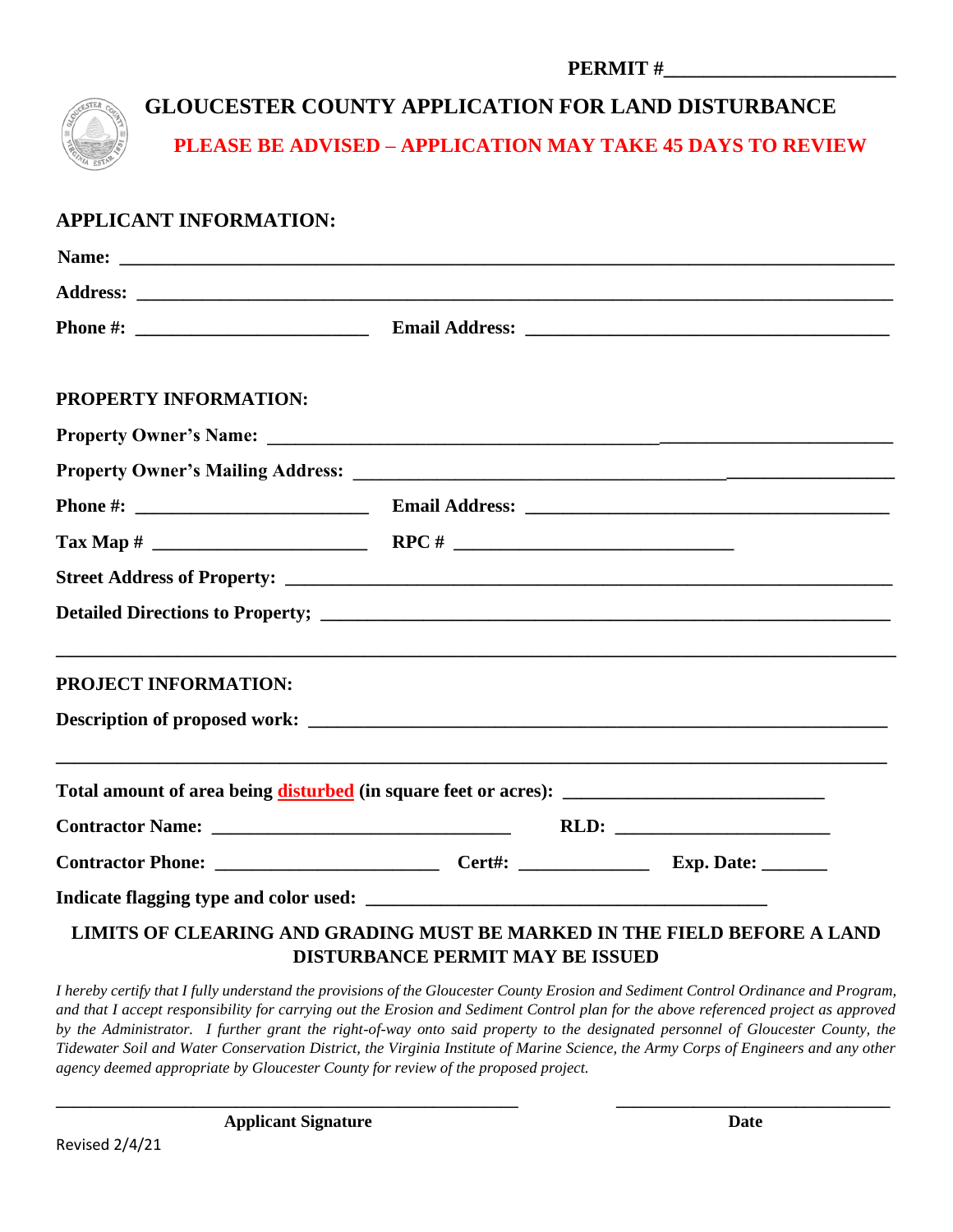## **ATTENTION LAND DISTURBANCE PERMIT HOLDERS**

**Please note and certify YOUR RESPONSIBILITIES as a permit holder for erosion and sediment control on your site.**

- ☐ **A Responsible Land Disturber must be provided with Cert# and Expiration Date**
- ☐ **A VDOT Land Use permit is required prior to any work being done in VDOT's right-of-way. Call (804) 693-3070 for an application.**
- ☐ **A Virginia Stormwater Management Program Permit (VSMP) is required.**
	- **Residential projects less than 1 acre without a common plan of development will require an Agreement in Lieu of Stormwater Management Plan. (Complete attached form)**
- ☐ **If debris removal method will be burning, an Open Burning Permit is required.**

☐ **A gravel construction entrance constructed of VDOT #1 stone with filter fabric underneath is to be installed before construction traffic is to have access to the site. Gravel is to be** *replenished* **as necessary. If sediment is tracked on to a hard-surfaced road, the road is to be cleaned at the end of the day.**

- ☐ **Install and maintain erosion and sediment control measures as shown on your approved plot plan.**
- ☐ **Seed newly graded areas immediately after land disturbance is complete and mulch heavily until grass is established.**
- ☐ **Contact (804) 693-1217 forty-eight (48) hours prior to initiation of work.**
- ☐ **If site is not satisfactorily stabilized (i.e. grass established and growing on 75% of site) at final inspection a \$1,000.00 minimum surety will be required prior to issuing a certificate of occupancy. If seeded and straw is in place a \$500.00 reduction in surety** *may be* **permitted. Surety will be returned/released once site is stabilized. It is your responsibility to notify this office and request an inspection and surety release once the site is stabilized. (For grass establishment see VESCH handbook Spec. 3.31-3.36)**
- ☐ **Permit expires one year from approval date.**

*I, \_\_\_\_\_\_\_\_\_\_\_\_\_\_\_\_\_\_\_\_\_\_\_\_\_\_\_\_\_\_\_\_\_\_\_\_\_\_\_\_, the permit holder for the land disturbance activities proposed on RPC # \_\_\_\_\_\_\_\_\_\_\_\_\_\_\_\_\_\_\_, do understand my responsibilities under the land disturbance permit that has been granted and certify that the above items will be followed.*

**\_\_\_\_\_\_\_\_\_\_\_\_\_\_\_\_\_\_\_\_\_\_\_\_\_\_\_\_\_\_\_\_\_\_\_\_\_\_\_\_\_\_\_\_\_\_\_\_\_\_\_\_\_\_ \_\_\_\_\_\_\_\_\_\_\_\_\_\_\_\_\_\_\_\_\_\_\_\_\_\_\_\_\_\_\_\_**

**Applicant Signature Date**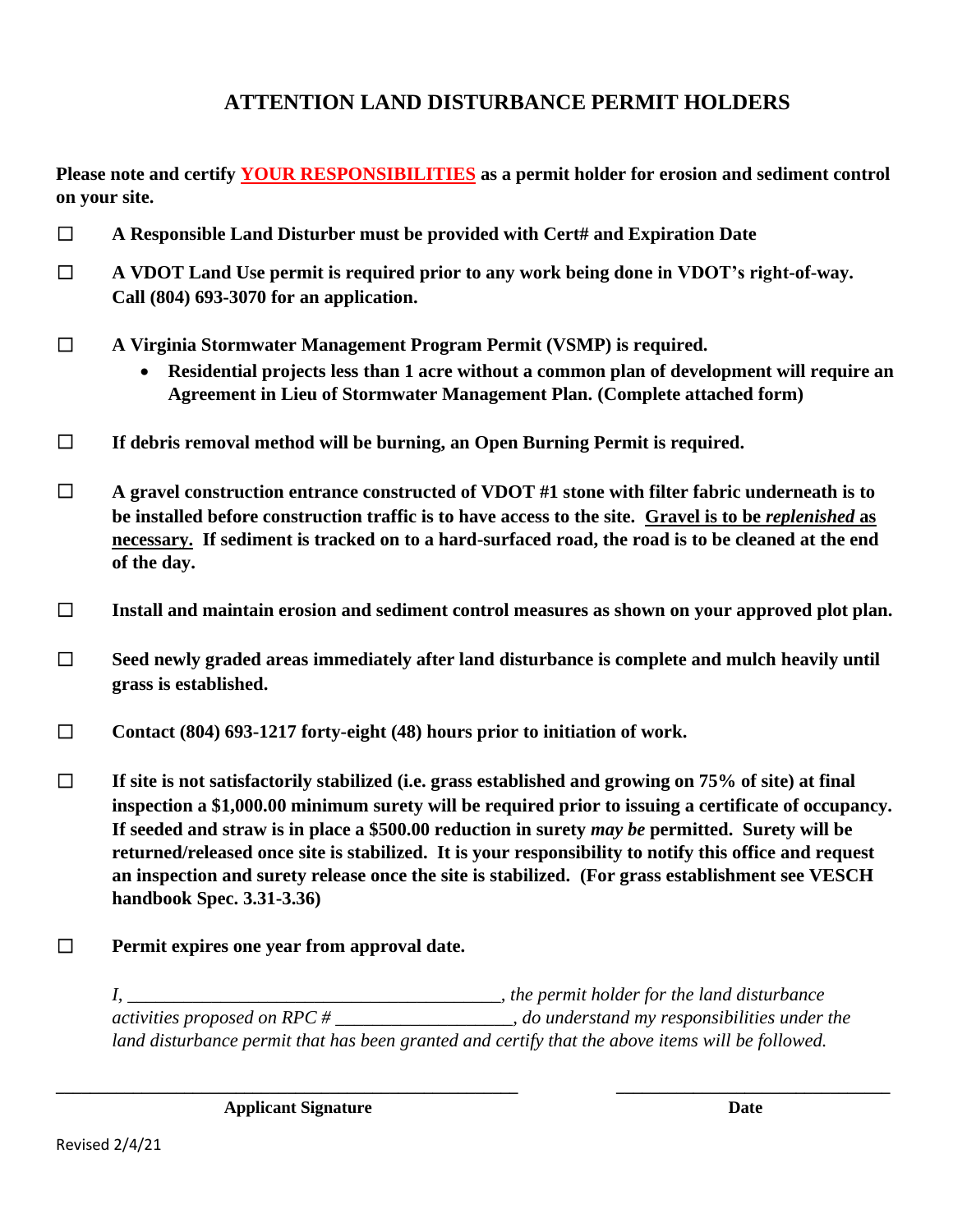

### **Gloucester County Environmental Programs** Under directive of Virginia Department of Environmental Quality

#### AGREEMENT IN LIEU OF A STORWMATER MANAGEMENT PLAN SINGLE-FAMILY DETACHED RESIDENTIAL STRUCTURE

### **Construction Activity Operator:**

| Name: Name: Name: Name: Name: Name: Name: Name: Name: Name: Name: Name: Name: Name: Name: Name: Name: Name: Name: Name: Name: Name: Name: Name: Name: Name: Name: Name: Name: Name: Name: Name: Name: Name: Name: Name: Name:        |  |  |            |  |  |  |  |  |
|--------------------------------------------------------------------------------------------------------------------------------------------------------------------------------------------------------------------------------------|--|--|------------|--|--|--|--|--|
| Contact: Contact:                                                                                                                                                                                                                    |  |  |            |  |  |  |  |  |
| Mailing Address: <u>Contract of Contract and Contract and Contract and Contract and Contract and Contract and Contract and Contract and Contract and Contract and Contract and Contract and Contract and Contract and Contract a</u> |  |  |            |  |  |  |  |  |
|                                                                                                                                                                                                                                      |  |  |            |  |  |  |  |  |
|                                                                                                                                                                                                                                      |  |  |            |  |  |  |  |  |
| <b>Location of Single-Family Detached Residential Structure:</b><br>Address (if no address description of location): _______________________________                                                                                 |  |  |            |  |  |  |  |  |
| City: City: City: City: City: City: City:                                                                                                                                                                                            |  |  |            |  |  |  |  |  |
| Tax map #: RPC#:                                                                                                                                                                                                                     |  |  | P'mation#: |  |  |  |  |  |

In place of a Stormwater Management Plan for the construction of this single-family detached residential structure, I agree to comply with the requirements of this "Agreement in Lieu of a Stormwater Management Plan" (or other requirements as established by the Department when necessary) to ensure compliance with the applicable post-construction stormwater management provisions of the county and Virginia Stormwater Management Program (VSMP) Regulations.

#### **REQUIREMENTS**

• As required by the Construction General Permit (VAR10), a copy of this signed and dated "Agreement in Lieu of a Stormwater Management Plan" shall be maintained in my Stormwater Pollution Prevention Plan (SWPPP) for the construction activity.